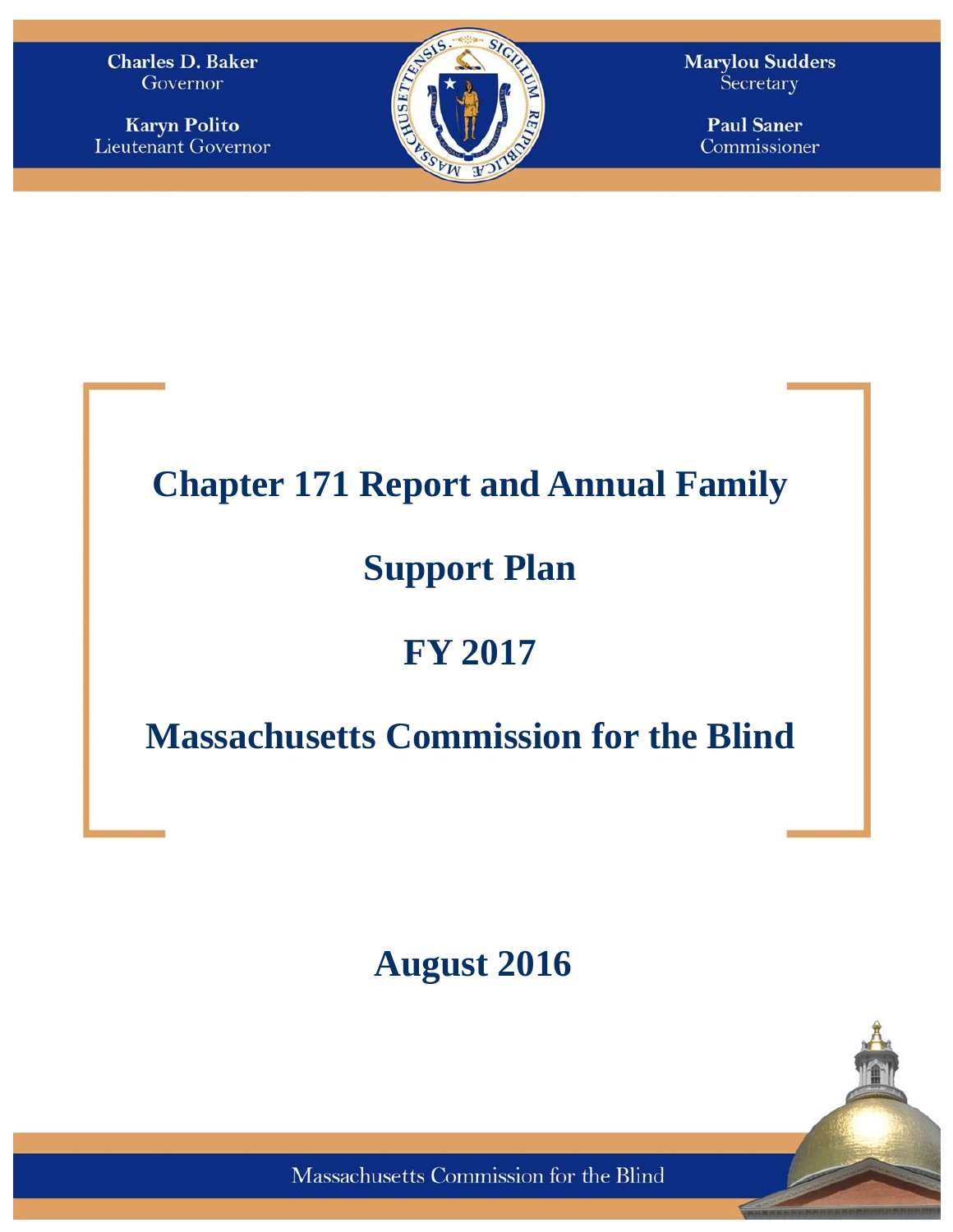#### **Overview of Family Support**

The Massachusetts Commission for the Blind (MCB) provides family support services in line with the principles of the agency's mission statement. The mission of the Massachusetts Commission for the Blind is to provide the highest quality rehabilitation and social services to individuals who are legally blind, leading to independence and full community participation.

Family support is a way for consumers to identify needs beyond those for which MCB has a line item budget. It is a way for MCB counselors and social workers to offer full consultation with consumers and families about all their needs for support, traditional and non-traditional. MCB is primarily a rehabilitative agency. An unusual service that will assist a consumer to remain in his/her home and to be as independent as possible is often something that MCB is better able to provide through family support services, rather than through one of its defined social or vocational services.

The majority of MCB family support services are targeted to support consumers in the Deaf Blind Extended Supports Program. The consumers in this program have very significant disabilities in addition to their blindness, including deafness, intellectual, emotional, and behavioral challenges. Flexible family support services are provided to these consumers under the 4110-2000 (Turning 22 Program and Services) appropriation account.

Deaf-Blind Community Access Network (DBCAN) services are not flexible family support services and are provided as a distinct and separate program under the 4110-1000 (Community Services for the Blind) appropriation account. The DBCAN program provides highly specialized personal assistance services to deaf/blind individuals to allow them access and to enhance community integration. On average, 16 hours of service are provided each month to approximately 70 deaf-blind individuals. These hours allow individuals to do their shopping, personal business, to attend community educational events, and to access medical services. The providers of this service are trained by DBCAN staff to provide communication access as needed. The providers are typically American Sign Language students.

Individuals who are deaf-blind or blind with intellectual disabilities present complex needs and require a continuum of supports to live and work in the community. There are approximately 800 people who are deaf-blind or blind with intellectual disabilities receiving community services (under the 4110-2000 appropriation account) managed by the Deaf Blind Extended Supports Program, including day programs, respite, homecare, low vision services, and adaptive technology. Services are varied and highly individualized. It is our intent to continue to advance the practices of consumer choice and selfdirection throughout our programs with flexible family supports.

Examples of support services currently provided include: funding for minor housing adaptations such as stair lifts, funding for medical equipment and supplies not provided by MassHealth, transportation, and PCA services for a family taking a vacation. Such services are provided when there is no other traditional resource such as MassHealth available to the family.

MCB also provides more limited family support services to legally blind children and adults with special needs that fall outside of the agency's formal program of services. Examples include: providing funds for hippotherapy for a child; provision of furniture and household goods for a consumer leaving a shelter to move into an apartment; funds for small needs such as winter clothing or eyeglasses when no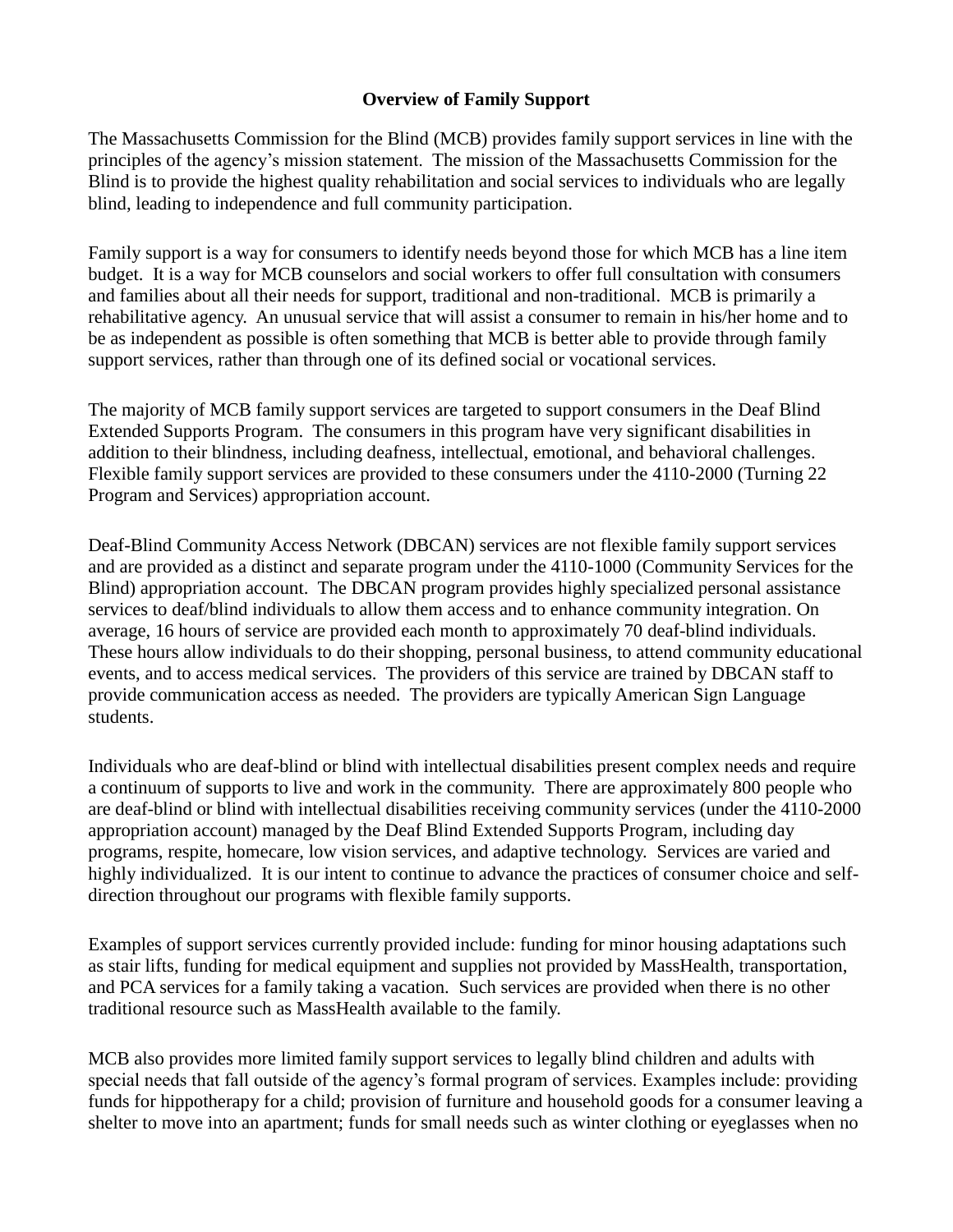other funding is available.

MCB's primary network is comprised of counselors, social workers, and consumers, working together toward goals that are agreed upon and planned after full consultation with consumers and families. Self-direction and consumer choice are the guiding principles in all service planning.

MCB seeks input and advice from its various advisory boards; MCB listens to and responds to its consumers.

#### **I. Family Empowerment**

MCB has for many years sought and received input from legally blind consumers. The blind community has been a very powerful and effective advocate for blind persons of all ages. MCB seeks input and advice from its various advisory boards as well as individual consumers and families. Public hearings on MCB's Comprehensive Annual Independent Living Services Plan are held across the state in August of each year. MCB publicizes these hearing on its website, through its weekly taped telephone consumer information line, and through the radio reading network. Hearing notices are mailed to agencies and consumers who have expressed interest. These forums provide the opportunity for families to provide substantial input into our policies.

MCB has a number of active advisory boards that meet regularly. These include six Regional Advisory Councils and a statewide Rehabilitation Council that has a major role in the agency's policy development. The majority of the members of these councils are legally blind consumers. Parents of legally blind children and family members of legally blind persons are invited to attend and participate on these advisory boards. There are also positions on the council designated for key stakeholders including the Massachusetts Department of Elementary and Secondary Education, the Federation for Children with Special Needs, and the National Federation of the Blind. In addition, the agency has established a Youth Advisory Council that has increased the input from and consultation with these consumers and their families.

MCB will continue, through its counselors and social workers, to encourage more participation from parents of legally blind children and family members of legally blind persons on these various advisory boards.

All MCB social, vocational and independent living services are planned and provided in partnership with the consumer; consumer choice is an overriding principle and policy that all MCB direct service staff honor.

#### **II. Family Leadership Development**

Families and consumers are normally informed of conferences and trainings by their MCB counselor. In March 2016, as in past years, MCB staff participated in the  $11<sup>th</sup>$  annual conference called "Focus on Vision Impairment & Blindness." The topic this year was: Meeting the Needs of Individuals with Intellectual Disability & Vision Loss. Families, teachers, and MCB counselors were among those attending. MCB was the lead sponsor; the Perkins Training Center and the DDS Southeast Region Training Council were co-sponsors.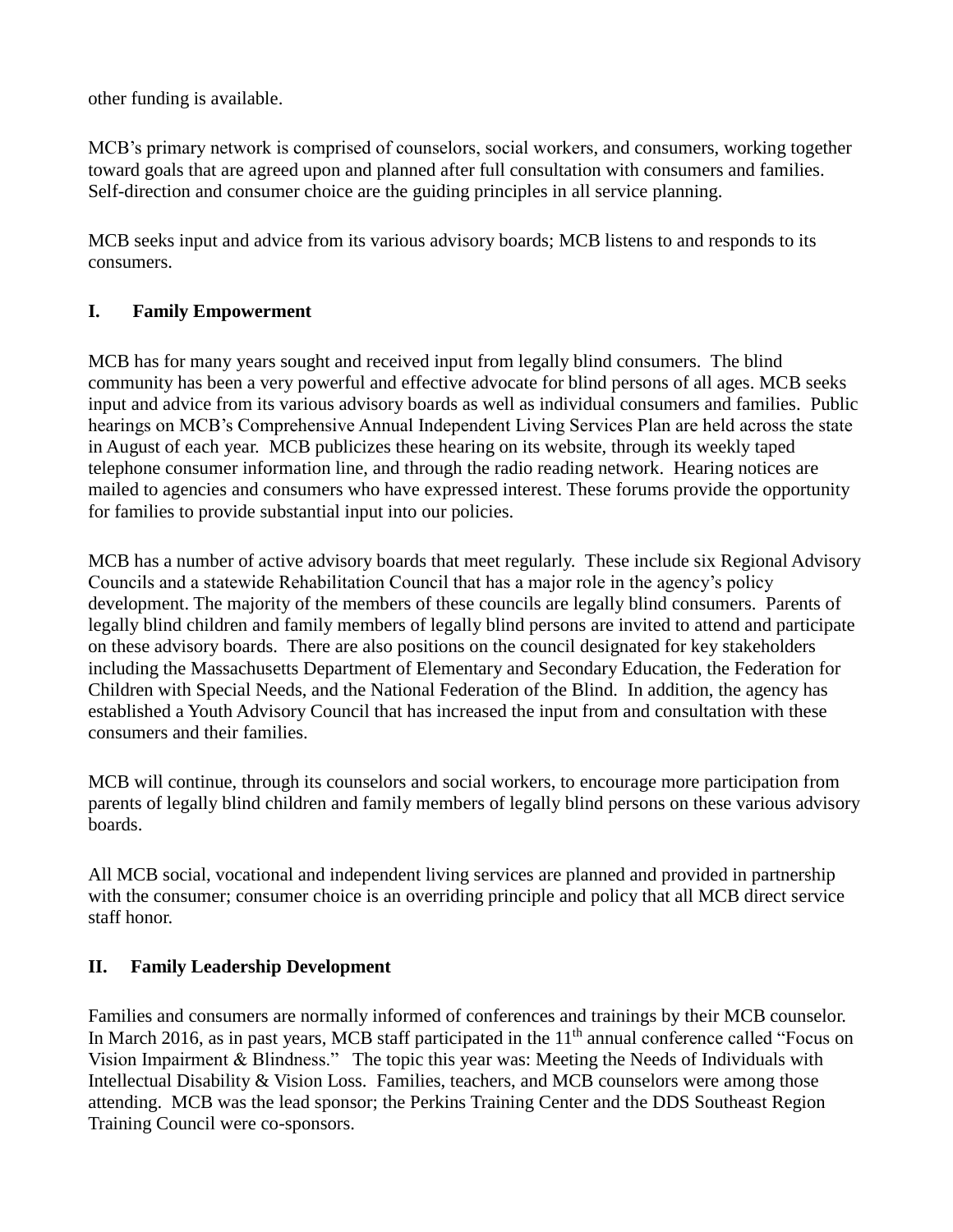A number of family members of MCB consumers are involved in the activities of the Association of Massachusetts Educators of Students with Visual Impairments and the Massachusetts Association for Parents of the Visually Impaired.

Many other consumers have participated on agency advisory boards and have developed exceptional leadership skills.

#### **III. Family Support Resources and Funding**

.

MCB tries to serve as many consumers as possible, based on availability of funds, and the agency maximizes one time opportunities to this end. For example, a family that needs a ramp for safe entrance and exit from a home or a van does not need that funding every year. A family that needs a security deposit for an apartment does not need that funding every year.

During FY 2016, MCB expended \$389,995 for family support services. Approximately 480 consumers and families were served. The typical expenditure per consumer/family was between \$500 and \$1000. However, if needed after consultation with the family, expenditure amounts were adjusted. For FY 2017, the agency has approximately \$390,000 available for family support services for these consumers and families. MCB is projecting that approximately 475 consumers/families will be served.

Each individual service plan describes the customized services that will assist the consumer/family to achieve the identified goal.

#### **IV. Accessing Services and Supports**

During the development of the individual service plan, the consumer/family identifies what will be needed to assist in reaching the identified goal. During regularly scheduled home visits, progress or impediments are discussed and possible options and resolutions explored. Full consultation and explanation of family support services takes place.

MCB will continue to utilize counselors to disseminate information and to work with individual families. MCB Advisory Boards will continue their role of advising MCB about consumer/family needs.

It should be mentioned that all legally blind persons have very good access to MCB services due to the mandatory reporting of legal blindness required by Massachusetts law. All newly reported legally blind persons are registered with MCB and contacted by a social worker or counselor who explains and offers services.

Periodically, MCB conducts a census of the approximately 27,000 registrants and, at the same time, renews its offer of information and services. During FY 2016, an outreach mailing was sent to all registrants between the ages of 14 and 22.